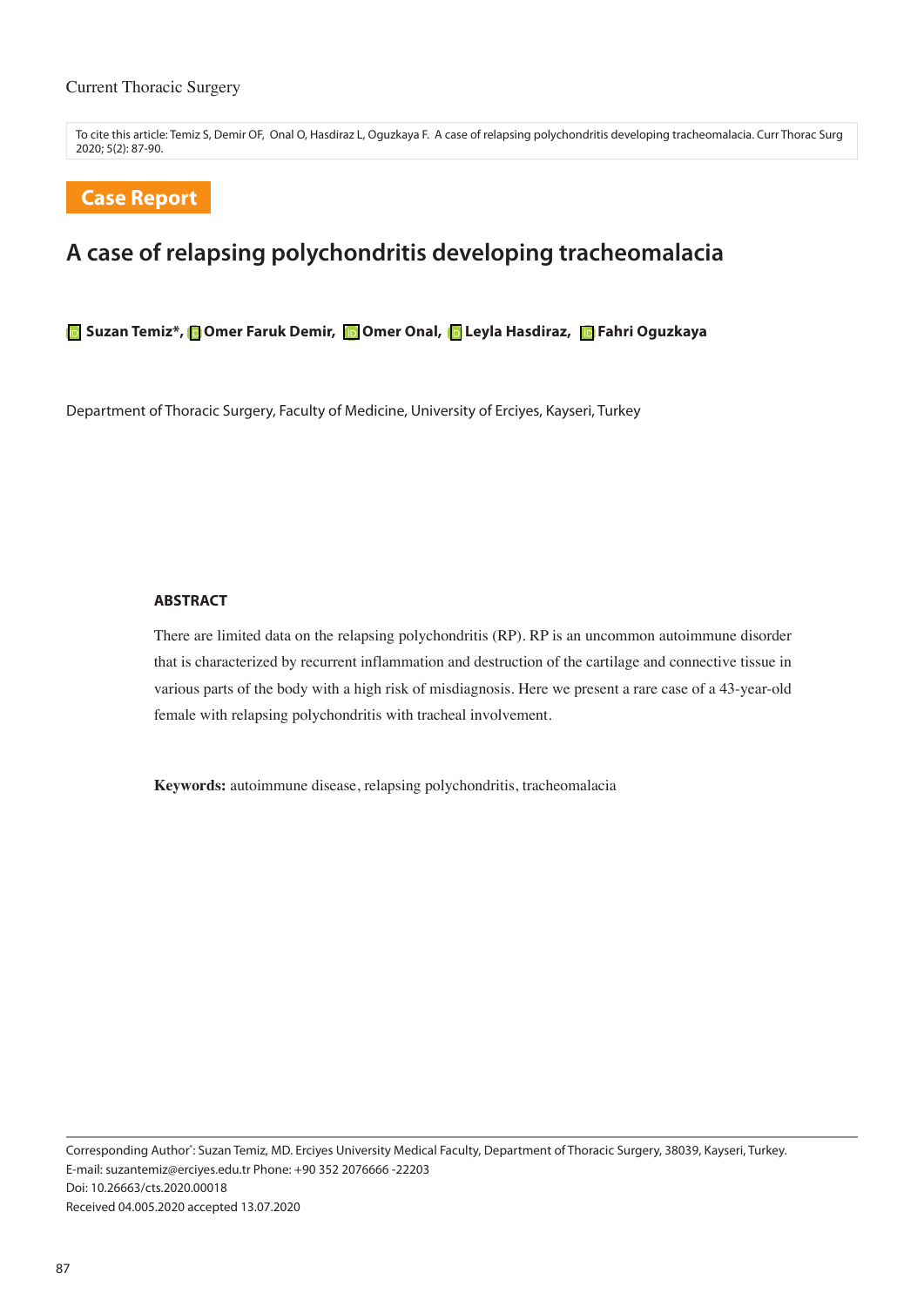## **Introduction**

Relapsing polychondritis (RP) is a rare, autoimmune, multisystem disease characterized by antibodies to type II collagen in its pathogenesis, which is accompanied by episodic inflammatory attacks in articular and non-articular cartilage tissue [1,2]. Airway manifestations are the most comment cause of morbidity and mortality in the disease [3].

#### **Case Report**

A 43-year-old female patient was admitted to our emergency department in 2015 with nausea, vomiting, and sudden respiratory distress. The patient with severe tachypnea and stridor revealed carbon dioxide (CO2) retention and respiratory acidosis in the arterial blood gas. The patient, whose airway safety was at risk, was intubated under emergency conditions and admitted to the anesthesia intensive care unit. The patient who did not have a disease associated with lung parenchyma, which would lead to carbon dioxide retention. In the computed tomography of the thorax (CT) tracheal wall thickening and tracheal lumen narrowing were detected (Figure 1).



**Figure 1.** Thorax CT shows tracheal wall thickening and stenosis of the tracheal lumen.

It was understood from the hospital records that the patient was diagnosed with RP due to swelling and edema in her ear 2 years ago. In the thorax tomography taken at this date, there was no thickening and stenosis in the wall of the trachea (Figure 2).



Figure 2. At the time of diagnosis of relapsing polychondritis (two years ago); trachea is normal in the thorax CT.

In PET/CT taken after thorax tomography, thick and asymmetric hyperdense views belonging to the tracheal walls, which did not show significant hypermetabolic activity, were detected (Figure 3).



**Figure 3.** In F18-FDG PET-CT, it was interpreted as asymmetric hyperdense views of the trachea walls, which were not normal and showed significant hypermetabolic activity.

The patient was intervened with a rigid bronchoscope numbered 6.5. It was observed that the airways were hyperemic and edematous. No formation taking up endobronchial lesion was detected. However, during the maneuver with a rigid bronchoscope, the tracheal lumen was seen to collapse again. Tracheal stent implantation was planned for the patient whose extubation attempt was unsuccessful. During the stent application, the patient who developed CO2 retention stent attempt to the patient failed. The patient was intubated and returned to the anesthesia intensive care unit. Upon widespread development of subcutaneous emphysema, control thorax and abdominal CT were taken. There was pneumothorax in the left hemithorax, widespread air was detected in the retroperitoneal region and abdomen (Figure 4).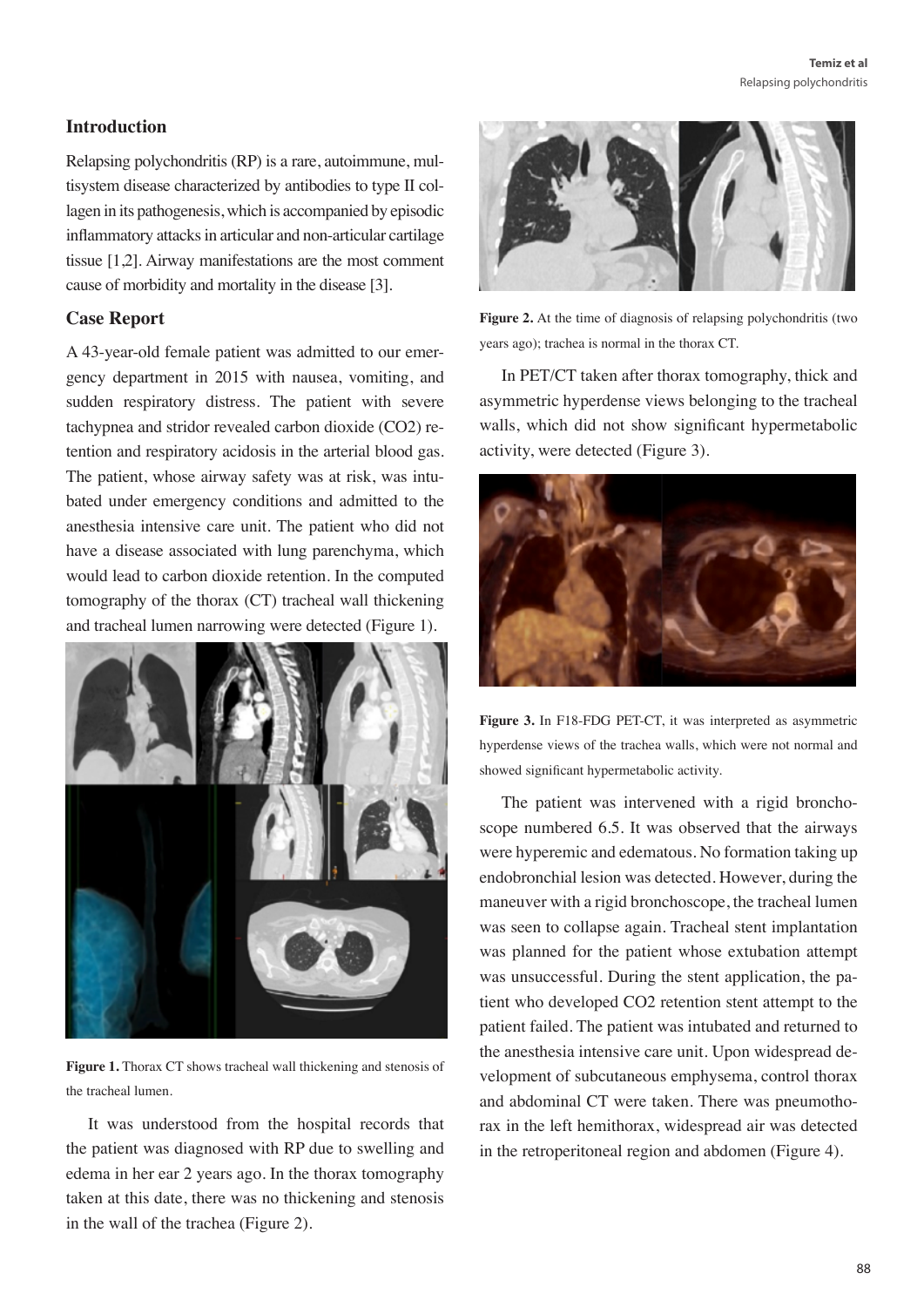

**Figure 4.** Thorax CT shows pneumothorax in left hemithorax, diffuse air in the retroperitoneal area and abdomen.

Tube thoracostomy was performed to the left hemithorax. The patient underwent laparoscopy and the air in the abdomen was drained, but no perforation was detected. After re-bronchoscopy, mucosal laceration was detected in the left main bronchus in an area of approximately 0.5 cm. The chest drain was removed on the 6th day after the procedure after the follow-up of the patient, due to the expansion of the chest x-ray and no air and fluid drainage from the chest tube. The patient, whose medical treatment is continued in the intensive care unit; On the  $11<sup>th</sup>$  day after laparoscopy, pseudomonas aeriginosa growth in bronchoalveolar lavage (BAL) culture. The patient died on the  $28<sup>th</sup>$  day due to uncontrolled infection due to sepsis.

Written informed consent was obtained from the patient for publication of her data.

### **Discussion**

RP is a systemic disease causing inflammation of cartilaginous structure in multiple organs [4]. RP progresses as attacks. Our patient had three known attacks. Our patient had her first RP attack in 2013 with edema and swelling on the auricle. Edema develops in the airway during the active period of the disease, and fibrous tissue develops due to chronic inflammation in the late period and the airway collapses due to the destruction of the laryngotracheal cartilages [5]. The estimated incidence is 3.5/1,000,000/year [6]. Airway involvement is present in up to 50% of patients with RP and is a major cause of morbidity and mortality [7]. PET/CT is a potentially powerful tool for the early diagnosis of RP, especially in patients without easily biopsied organ involvement [8]. This method also facilitates the evaluation of disease coverage and disease activity. PET/CT examinations performed in our patient were interpreted as thick and symmetrical hyperdense views belonging to the tracheal walls, which did not show significant hypermetabolic activity. Lung infections develop more frequently secondary to obstruction, which occurs as a result of infection and scarring [4]. In our patient who developed respiratory tract infection during follow-up in the intensive care unit, Pseudomonas aeruginosa was grown in the bronchoalveolar lavage taken during bronchoscopy. The patient died on the 28th day of her hospitalization due to sepsis.

In conclusion, relapsing polychondritis is a recurring inflammatory disorder of unknown etiology causing inflammatory reactions in the cartilaginous structures of the nose, ears, trachea, and the joints. Larynx, trachea, and bronchi are most frequently affected. Due to the rarity of the disease, there is no standardized treatment approach, and the treatment is guided by the clinical presentation and the severity of the disease [9]. The presented case was a patient who was diagnosed with relapsing polychondritis 2 years ago and developed tracheal involvement while under treatment, resulting in death. Detection of respiratory involvement at an early stage can significantly reduce mortality.

#### **Declaration of conflicting interests**

The authors declared no conflicts of interest with respect to the authorship and/or publication of this article.

#### **Funding**

The authors received no financial support.

#### **References**

- 1. Foidart JM, Abe S, Martin GR, Zizic TM, Barnett EV, Lawley TJ, Katz SI. Antibodies to type II collagen in relapsing polychondritis. N Engl J Med 1978;929:1203-7.
- 2. Giroux L, Paquin F, Guerard-Desjardins MJ, Lefaivre A. Relapsing polychondritis: an autoimmune disease. Semin Arthritis Rheum 1983;13:182-7.
- 3. Goard C, Kadri S. Critical airway involvement in replasing polychondritis. BMJ Case Rep 2014. doi:10.1136/bcr-2014-205036.